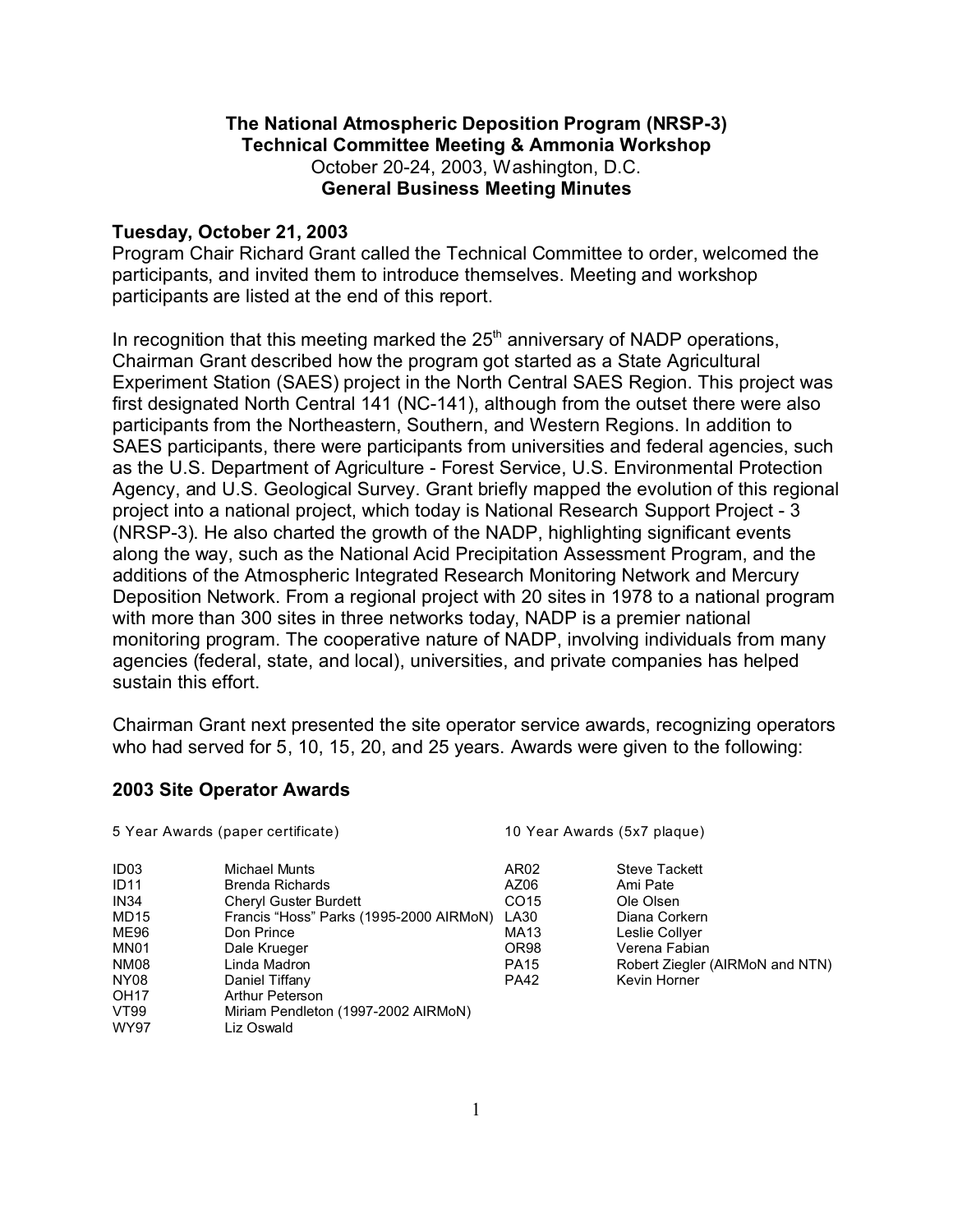15 Year Award (8x10 plaque) 20 Year Award (lucite trophy)

| MT07 | Kent Dodge  | IL <sub>18</sub> | David Lindgren |
|------|-------------|------------------|----------------|
| TX16 | Robert Moen | <b>IN20</b>      | Garv Zeissig   |
|      |             | MD <sub>13</sub> | Michael Newell |

25 Year Award (glass etching)

| GA41             | John Melin           |
|------------------|----------------------|
| MI53             | William Dunn         |
| MN16             | <b>Arthur Elling</b> |
| NY <sub>20</sub> | <b>Ray Masters</b>   |

### **Reports —**

## **Executive Committee**

Rich Grant, NADP Chair, Purdue University

Rich invited Chris Lehmann, NADP QA Manager and Chair of the Quality Assurance Advisory Group, to give a brief presentation on the draft NADP Quality Management Plan (QMP). This plan was prepared by Lehmann and Bowersox (NADP Coordinator) and reviewed by the QA Advisory Group and Executive Committee. Chris gave a PowerPoint presentation, which is available on request (contact Kathy Douglas, kathy@sws.uiuc.edu). Below are highlights of this report.

- The purpose of the NADP QMP is to describe quality management policies, procedures, and activities for (1) program management, (2) decision-making (NADP Committee and Subcommittee roles and responsibilities), (3) field site operations, and (4) analytical laboratory operations.
- The Executive Committee made two amendments in the QMP at its meeting on Monday, 20 October, and then recommended the plan be approved by the Technical Committee. The amendments were: (1) streamline the QMP approval process by reducing the number of people approving the plan to just the Technical & Executive Committee Chair, and (2) clarify the subcommittee officer rotation.

*Motion:* A motion was brought forward from the Executive Committee for approval of the QMP.

## *Motion carried.*

### **Regional SAES Administrative Advisors**

Wayne Banwart, Lead Administrative Advisor, North Central Region

- Reported that the four SAES regions (North Central, Northeast, South, West) had approved the renewal of NRSP-3 for five years, through September 2007.
- ! Introduced Ray Knighton as the recently named Cooperative State Research, Education, and Extension Service (CSREES) representative to the NADP Technical and Executive Committees. Knighton is the National Program Leader for air, soil, and water in the Natural Resources and Environment Unit of CSREES. He replaced Dan Jones on the NADP Executive Committee; Dan had served in this capacity since 1998.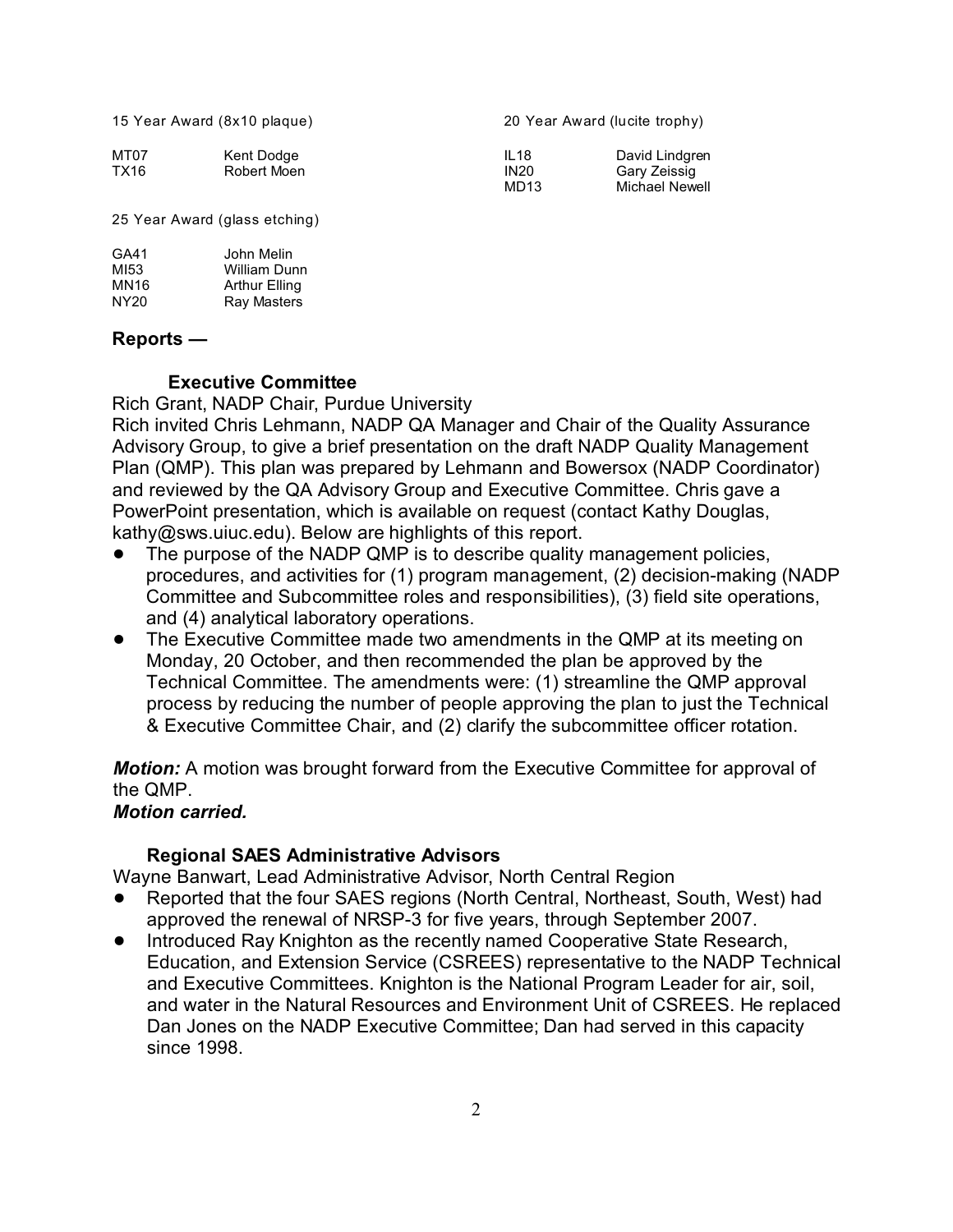• Ray Knighton mentioned a recently announced \$5M supplemental RFP for a new air quality program, which will focus on pollutant emissions and transport issues connected with agricultural operations.

# **Program Office**

Van Bowersox, NADP Coordinator

Van gave a PowerPoint presentation, which is available on request (contact Kathy Douglas, kathy@sws.uiuc.edu). Below are highlights of his report.

- Reported briefly on the steps in the NRSP-3 renewal process, which was based on guidelines established by the Experiment Station Committee on Organization and Policy. All four SAES Regional Directors' Associations approved the renewal, as did CSREES. Duration of NRSP-3 is October 2002 - September 2007.
- Reported on the status of the National Trends Network (NTN) and Atmospheric Integrated Research Monitoring Network (AIRMoN). Since the September 2002 Technical Committee meeting in Seattle, 11 sites joined the NTN and 3 sites terminated operations, bringing the number of active sites to 253. Side-by-side intercomparisons are being done at 2 sites and 33 NTN and Mercury Deposition Network sites are co-located. One site converted from AIRMoN to NTN operations in 2003, reducing the number of active AIRMoN sites to 9.
- ! Presented a graph that displayed the number of hits and user sessions by calendar quarter from Jul 1999 through June 2003. NADP Internet site usage rose by ~100 percent over this three-year period and the annual number of hits now exceeds 1.5 million.
- ! Presented the list of scientific journals that published articles by NADP authors or articles using or citing NADP data. As of this meeting, the total number of 2002 journal articles was 86.
- Reported on uses of NTN color isopleth maps in news articles.
- ! Showed pictures of educational and extension activities by Program Office and CAL staff at the Illinois State Water Survey. Education and extension activities are now part of the NADP mission. About 40% of NADP Internet usage is for educational purposes.
- Discussed the new features that have been added to the annual summary, including a highlights section, new maps and figures, and a section that summarizes the site classification work performed under guidance from the Data Management and Analysis Subcommittee.

# **NTN Advisor, Mark Nilles, U.S. Geological Survey**

- Provided a general overview of the status of the NTN, emphasizing network growth and stability.
- ! Challenged the Technical Committee to consider the importance of modernizing the NTN infrastructure. Field equipment is based on old technology and while it has served us well, the frequency of parts replacement, instrument downtime, and the cost of repairs are on the rise. Some sites are relying on AC power sources that were installed "temporarily" more than 20 years ago. Instruments are installed on wooden platforms that are deteriorating and in need of repair. Operator safety is of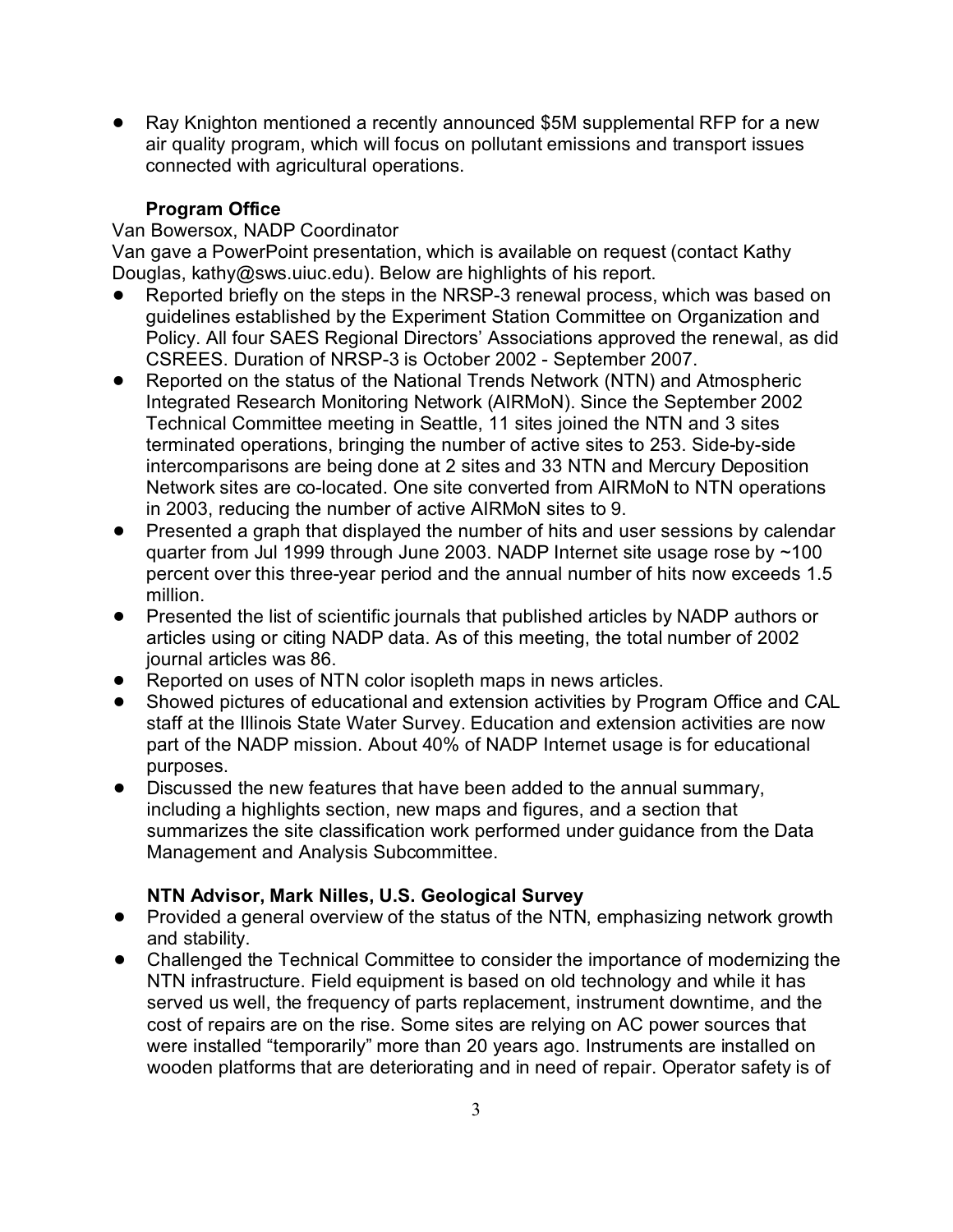paramount importance and with level budgets resources are very limited to continue paying the rising costs of maintaining this infrastructure. NADP sponsors need to plan for an overhaul that would replace the current instruments with modern off-theshelf instruments and pay for an upgrade in power supplies, etc.

! Urged agency representatives to stay connected with the on-site personnel who collect samples and maintain the sites and to read and follow up on the reports from the site systems and performance reviews.

## **Mercury Deposition Network (MDN), Clyde Sweet, NADP Program Office**

- ! Showed the site map and described the areas of network growth, emphasizing the addition of 6 National Park Service and 5 U.S. Geological Survey sites now funded through the federal cooperative agreement. MDN added 15 new sites in 2003, and there are now 78 active sites. Two Canadian sites terminated operations and several other Canadian sites are at risk.
- Reported that (1) the MDN Analytical Laboratory (HAL) is on schedule with data delivery to the Program Office; (2) in June 2003 a NADP review team led by Mark Peden conducted a triennial review of HAL operations and procedures as specified in the NADP QMP; (3) an external quality assurance program, which is modeled after the very successful NTN program and that involves laboratory intercomparisons and system and handling blank evaluations, will be initiated this fall under sponsorship of the U.S. Geological Survey; and (3) the first annual MDN field site operators training course has been scheduled for May 2004 at the HAL.
- Reported on two workshops that he attended in 2003, an EPA-sponsored workshop on persistent pollutants (such as mercury) in the environment and a workshop sponsored by the Taiwanese on exploring new directions for monitoring atmospheric deposition.
- Described two special studies: (1) the Commission for Environmental Cooperation has established two mercury deposition sites in Mexico; samples from these two sites are collected following MDN protocols and are sent to the HAL for analysis; and (2) a new collector designed and manufactured by N-Con Systems Company is being tested as a potential replacement for the current MDN collector.
- Reported on a new hire, David Gay, who will be helping with MDN data review and other MDN matters, as well as working on a project to measure ammonia at several Midwestern locations.
- Responded to a question about a network design document for the MDN. A white paper that sets out the principles of MDN network design was prepared under the auspices of the Commission for Environmental Cooperation. Finding the resources to support this design (a 150-station network) has proven difficult.
- ! Responded to a question from the floor about the procedures for joining NADP. The suggestion was made to have an on-line section that describes how to join any of the three NADP networks.
- ! Responded to a question about the status of the Savannah River Lab MDN site. This site discontinued operations in 2003 but has expressed an interest in resuming MDN operations.
- Responded to a question about the measurement of metals other than mercury by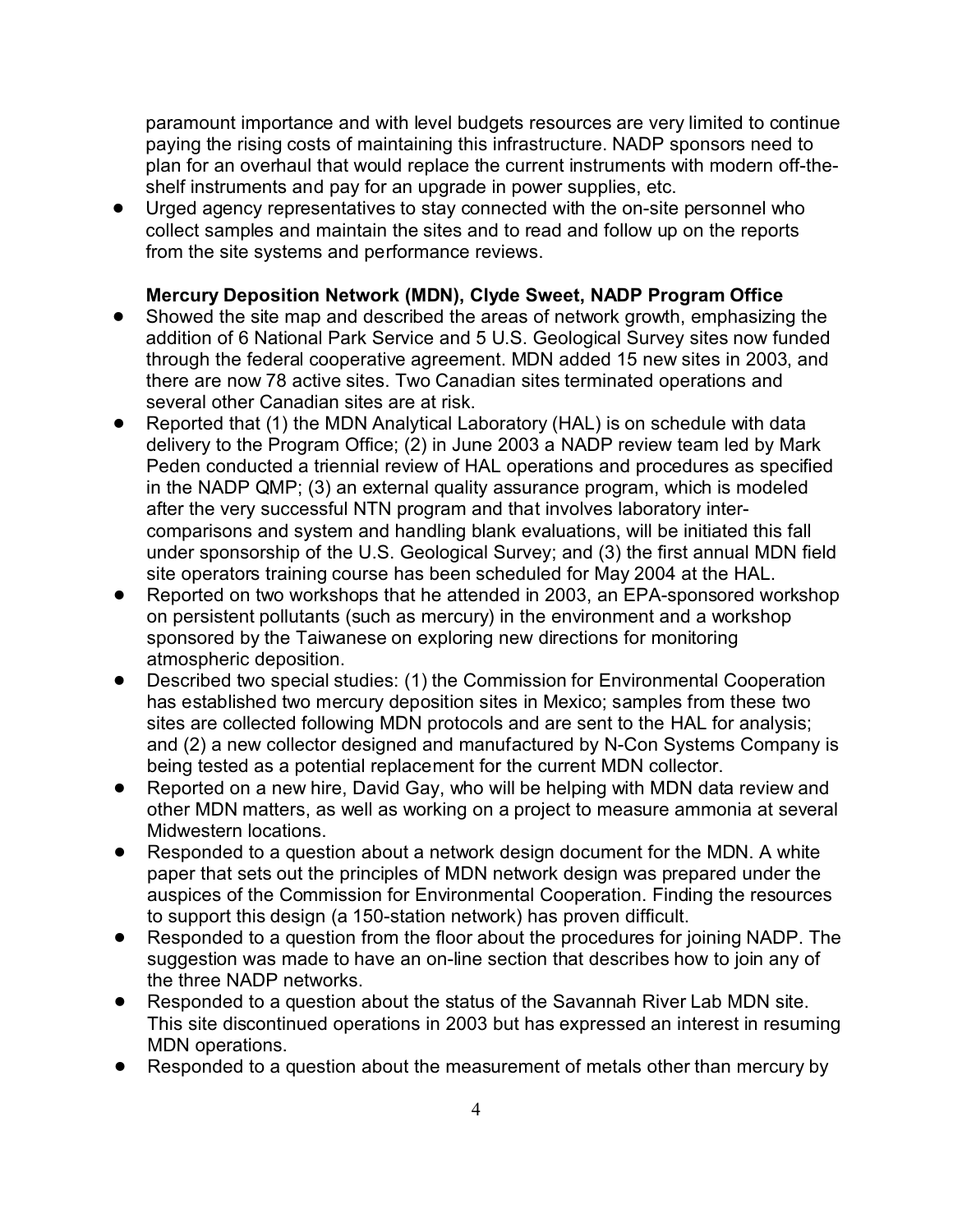mentioning the white paper that had been written to promote trace metals measurements and describing the measurement programs at sites in Pennsylvania, Indiana, and Louisiana.

### **Subcommittee Reports**

#### **Network Operations Subcommittee (NOS)**

Mark Nilles, NOS chair, U.S. Geological Survey

- Reported that Mike Kolian of the U.S. Environmental Protection Agency was elected as the 2003/2004 NOS Secretary and that the current officers would rotate, making Natalie Latysh (U.S. Geological Survey) the Subcommittee Chair and Karen Harlin (NADP CAL) the Vice Chair.
- Reported that the HAL response to the laboratory review team report be returned to the review team for its consideration and recommendation on approval.
- Summarized the NOS action items, which are being carried forward as a single motion for Technical Committee approval. The recommendations are: (1) that the NTN-CAL change its procedure for processing type 'WA' samples, which have original volumes of ~10mL to 35mL, from diluting these samples by 50 mL of deionized water to diluting these samples to 50 mL with de-ionized water; and (2) that the CAL begin using the inductively coupled plasma (ICP) to report NTN and AIRMoN cation (Ca $^{2+}$ , Mg $^{2+}$ , Na $^+$ , K $^+$ ) measurements in January 2004; and (3) that the CAL continue its co-analysis (ICP and Atomic Absorption Spectrometry) study of a representative subset of samples until January and report on biases between the two analytical methods at the March 2004 NOS meeting.

*Motion:* Motion was brought forward from the NOS to approve the action items. *Motion carried.*

#### **Data Management and Analysis Subcommittee (DMAS)**

Bob Larson, DMAS chair, NADP Program Office, presented an informational report with no items requiring Technical Committee action.

- Reported that the DMAS discussed the annual concentration and deposition maps that appear on the Internet site and in annual summary reports. For MDN, there was a consensus that the Program Office should explore objective ways to evaluate areas where the site density is adequate to present color contour maps, similar to NTN maps. For NTN, there was discussion about how to handle anomalous values such as the extraordinarily high concentrations at the Death Valley National Park site in 2002. There was a consensus that the Program Office should explore methods of spatial interpolation that would map these values yet minimize their spatial influence.
- Reported that the DMAS discussed the use of data from the relatively dense network of precipitation measurements from the National Weather Service cooperative weather observers. This network has nearly 12,000 measurements from across the United States, offering much higher spatial resolution than the 250-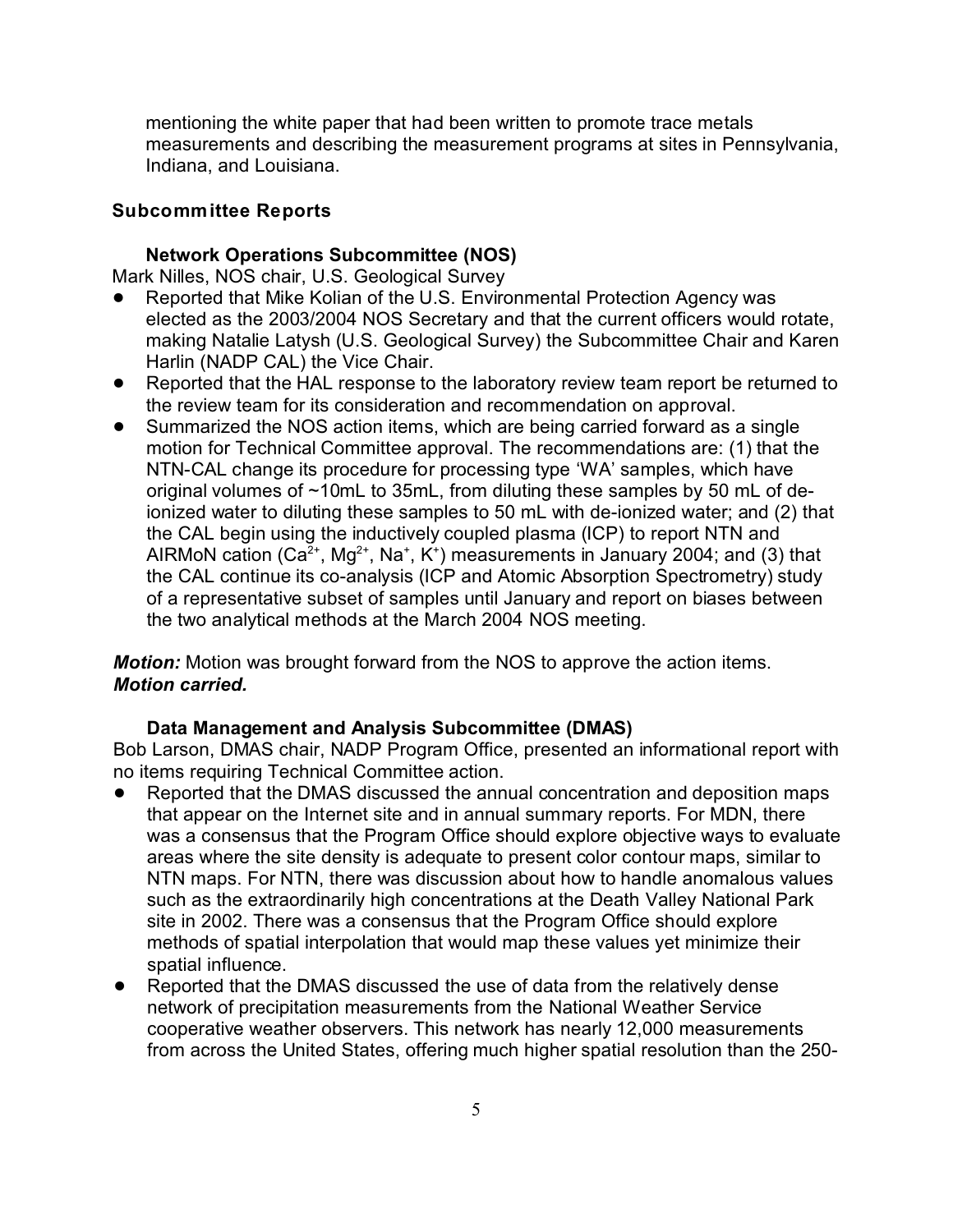site NTN. There was a consensus that the Program Office should explore the use of these data to compute deposition estimates, particularly on the watershed scale.

- ! Reported that the DMAS recommended the following Internet site updates: (1) add a table that lists method detection limits by analyte and date, and (2) add a description of the criteria for use of alternative precipitation gage measurements when the primary gage failed or its record was compromised.
- Reported that Chris Rogers of MACTEC, Inc., was elected as the 2003/2004 DMAS Chair and Bob Larson (NADP Program Office) as the DMAS V. Chair/Secretary.

# **Environmental Effects Subcommittee (EES)**

John Sherwell, EES chair, Maryland Department of Natural Resources, presented an informational report with no items requiring Technical Committee action.

- Reported Pam Padgett, U.S. Department of Agriculture Forest Service, as the 2003/2004 EES chair.
- ! Summarized EES discussions on the status of nitrogen deposition measurements, which include nitrate and ammonium in wet deposition at NTN sites and gaseous and particulate nitrate and particulate ammonium in Clean Air Status and Trends Network sites, but do not include organic nitrogen (wet or dry) or airborne gaseous ammonia measurements. The Subcommittee encourages continuation of the work on total nitrogen measurements at the CAL and at Mark Castro's laboratory. It also would like the NADP to explore the feasibility of passive ammonia measurements at NTN sites, as a cost-effective alternative for estimating the spatial distribution of the dry deposition of ammonia.
- ! Summarized EES discussions on gas and particulate mercury measurements for inferring the dry deposition of mercury and the need for these measurements. It would be good to get some idea of the spatial distribution and gradients of airborne mercury concentrations.
- ! Encouraged the CAL to investigate the ICP for total phosphorus measurements.
- ! Reported that the EES continued to discuss the form and content of a mercury brochure.
- ! Encouraged the Program Office to implement an on-line forum where Internet users could provide feedback on current NADP measurements and unmet measurement needs. This information could guide the development of new data products and inform the process for setting priorities about what new measurements are most needed.
- Reported that the EES sees a need for more outreach materials, which will be a topic for future EES meetings.

## **New Business —**

## **Nominating Committee**

Rich Grant, 2002/2003 NADP Chair, reported that the nominating committee (Rick Artz, AIRMoN Advisor to the Executive Committee, and Gary Lear, NADP Vice Chair) had recommended Kristi Morris, U.S. Fish & Wildlife Service, as 2003/2004 NADP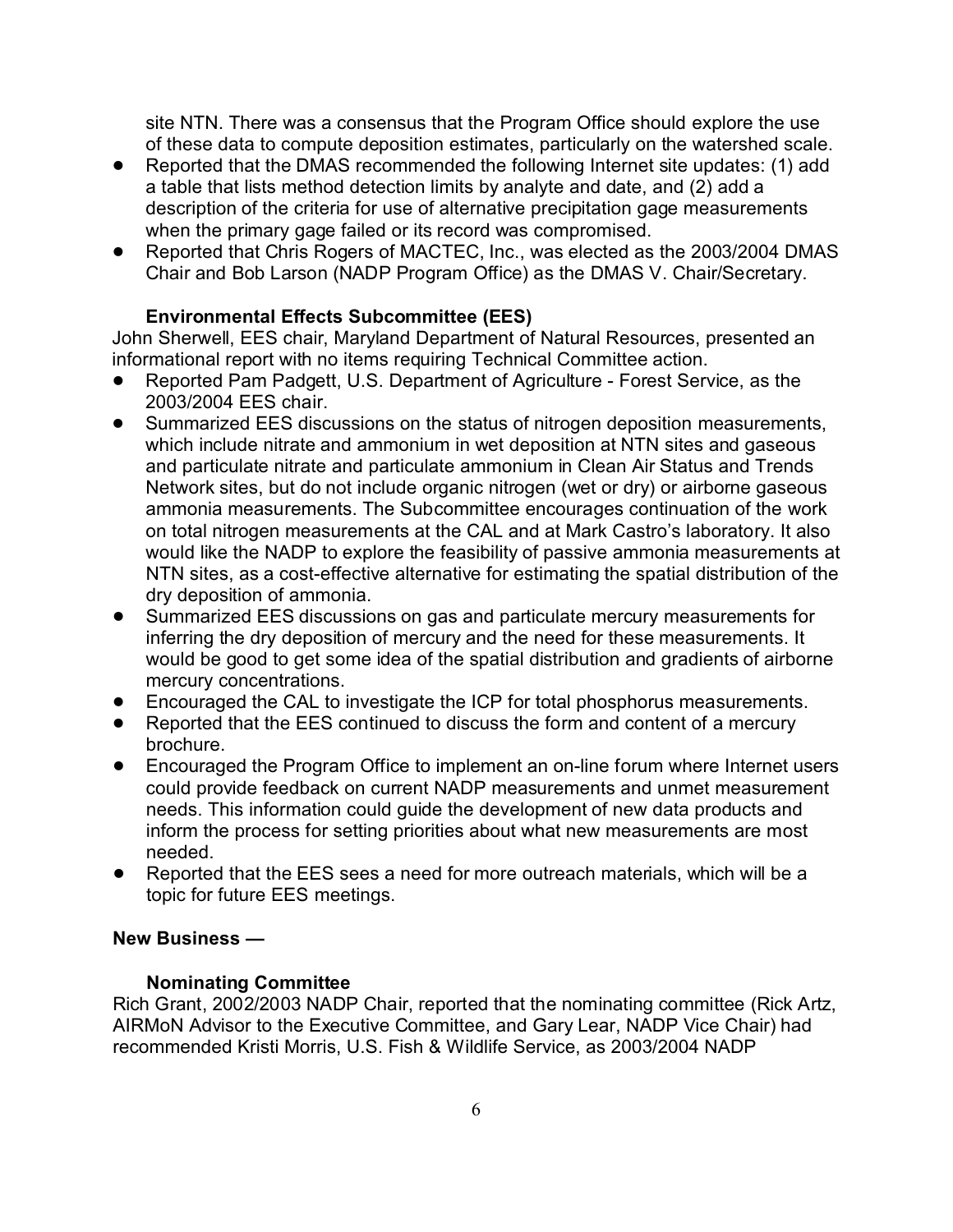Secretary. Kristi agreed to serve in this position. Rich explained the officer rotations, which would make Kristi the NADP Chair in 2005/2006. He asked for nominations from the floor.

*Motion:* Mark Nilles moved that the nominations be closed. Lee Maul seconded. *Motion carried:* Kristi was elected unopposed and unanimously.

#### **2004 Technical Committee Meeting**

Cari Furiness, technical program chair for the 2004 Technical Committee meeting, reported that the Canadian members of the committee had suggested Halifax, Nova Scotia, for the next annual meeting. Other Canadian cities, e.g., Montreal, were discussed, although Halifax was the consensus choice. Cari reminded the Technical Committee of the Third International Nitrogen Conference, scheduled for Nanjing, China, 12-16 October 2004. In an effort to preclude any conflicts with this very important meeting, the 2004 NADP meeting will be scheduled in September, most likely the week of 20 September. Cari reported that the NADP has been invited to be involved in the Nanjing meeting.

NADP Chair, Rich Grant entertained a motion to suspend (close) the annual business meeting and reconvene in the technical meeting session at 10:00 a.m.

#### **National Atmospheric Deposition Program 2003 Technical Committee Meeting & Ammonia Workshop Participant List**

| Participant         | <b>Affiliation</b>                                                        |
|---------------------|---------------------------------------------------------------------------|
| Jenn Aiosa          | University of Maryland Regional Water Quality Program                     |
| Rida Al-Horr        | Dionex Corporation                                                        |
| Gerald F. Arkin     | University of Georgia, Georgia Experiment Station                         |
| Richard S. Artz     | National Oceanic & Atmospheric Administration, Air Resources Lab          |
| Willem Asman        | Danish Institute of Agricultural Sciences                                 |
| John Bachmann       | U.S. Environmental Protection Agency, Ofc. of Air Quality Planning & Stds |
| Ann Baines          | <b>Environmental Resources Management</b>                                 |
| Holly A. Bamford    | National Oceanic and Atmospheric Administration                           |
| Wayne L. Banwart    | University of Illinois, Agricultural, Consumer, & Environmental Sciences  |
| Jack Beach          | N-Con Systems Co. Inc.                                                    |
| Martha Beach        | N-Con Systems Co. Inc                                                     |
| Mark Beaubien       | Yankee Environmental Systems, Inc.                                        |
| Dwayne Beavers      | Cherokee Nation, Office of Environmental Services                         |
| Rona Birnbaum       | U.S. Environmental Protection Agency, Clean Air Markets Division          |
| Shabtai Bittman     | Pacific Agri-Food Research Centre                                         |
| Terry L. Black      | Pennsylvania Department of Environmental Protection                       |
| Van C. Bowersox     | Illinois State Water Survey, NADP Program Office                          |
| Robert Brenner      | U.S. Environmental Protection Agency, Office of Air and Radiation         |
| <b>Bob Brunette</b> | Frontier Geosciences, Inc., MDN Analytical Laboratory (HAL)               |
| Thomas J. Butler    | Cornell University, Center for the Environment                            |
| <b>Rick Carlton</b> | Electric Power Research Institute                                         |
| Cara Casten         | Wyoming Department of Environment Quality, Air Quality Division           |
| Mark Castro         | University of Maryland, Appalachian Laboratory                            |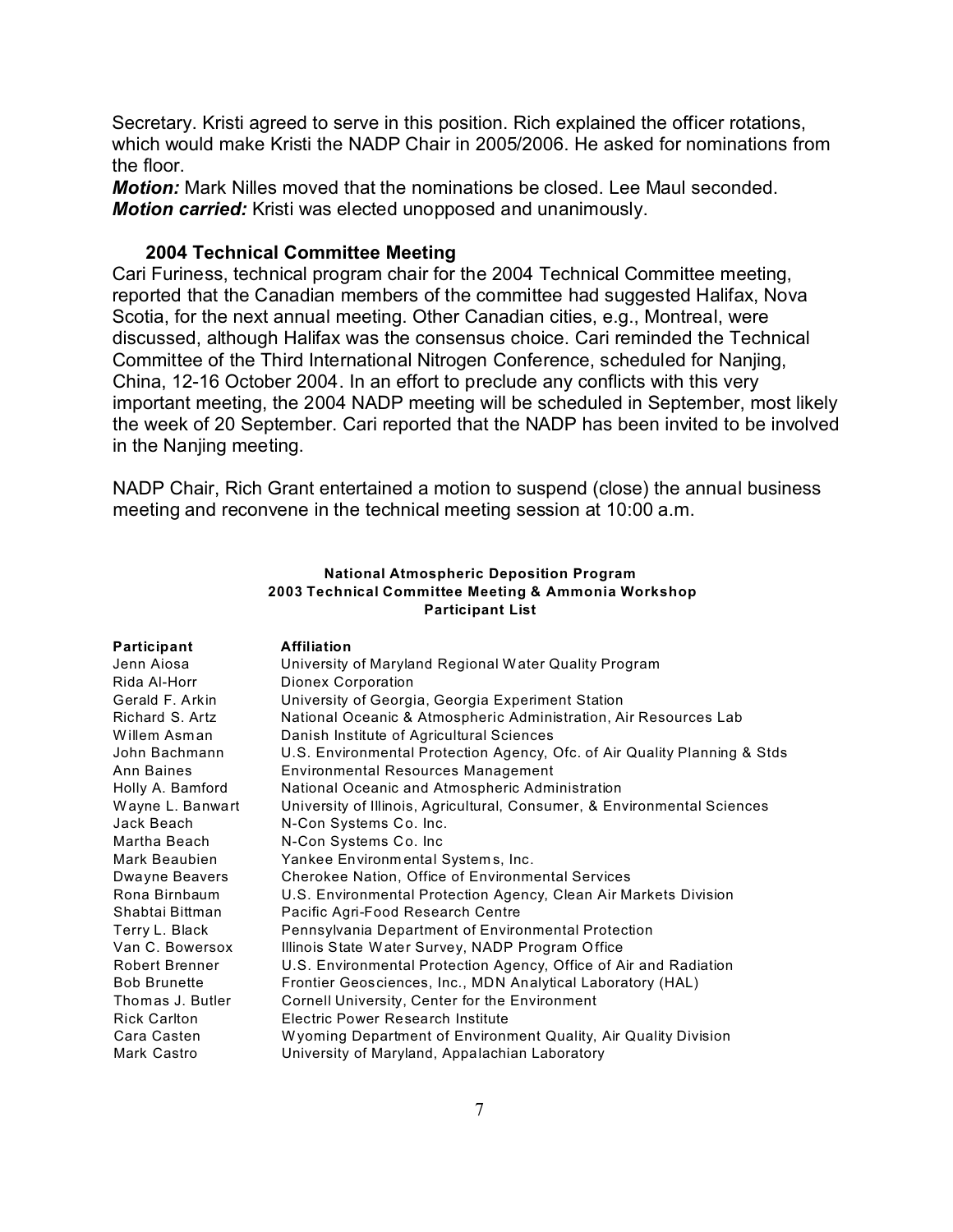Ann Chalmers U.S. Geological Survey Richard G. Cline U.S. Department of Agriculture - Forest Service Mark Cohen **National Oceanic & Atmospheric Administration**, Air Resources Lab Ken Cowen Battelle Ellis Cowling **North Carolina State University, Southern Oxidant Study** Christine Davis U.S. Environmental Protection Agency Brigita Demir Illinois State Water Survey, Central Analytical Laboratory Robin Dennis U.S. Environ. Protection Agency/National Oceanic & Atmospheric Admin. Russell Dickerson University of Maryland, Department of Meteorology Tracy Dombek Illinois State Water Survey, Central Analytical Laboratory Scotty R. Dossett Illinois State Water Survey, NADP Program Office Kathy Douglas Illinois State Water Survey, NADP Program Office Charles Driscoll Syracuse University, Dept. of Civil & Environmental Engineering Am and a Elliott Institute of Ecosystem Studies Jim Elliott **Hunton & Williams** Jan Willem Erisman Energy Research Centre of the Netherlands Scott Faller U.S. Environmental Protection Agency, Clean Air Markets Division Joel Frisch U.S. Geological Survey Cari Sasser Furiness North Carolina State University, Department of Forestry James Galloway University of Virginia, Department of Environmental Sciences David Gay Illinois State Water Survey, Atmospheric Environment Section David J. Goldston House Committee on Science, Chief of Staff Rich Grant **Purdue University, Department of Agronomy** Sandy Grenville Air Quality Services, Inc. Richard Haeuber U.S. Environmental Protection Agency Karen Harlin **Illinois State Water Survey, Central Analytical Laboratory Director** Lowry Harper U.S. Department of Agriculture-Agricultural Research Service Jerry Hatfield U.S. Department of Agriculture, National Soil Tilth Lab Ron Heavner U.S. Department of Agriculture-Natural Resources Conservation Service Eric Hebert Environmental, Engineering, & Measurement Services Bruce Hicks **National Oceanic & Atmospheric Administration**, Air Resources Lab Elizabeth Holland National Center for Atmospheric Research Kemp Howell MACTEC, Inc Selma Isil MACTEC, Inc. Jennifer Jennings Delaware Department of Natural Resources & Environmental Control Andrew Johnson Maine Department of Environmental Protection Tom Jones Advanced Technology Systems, Inc Jeffrey S. Kahl University of Maine, Mitchell Ctr. for Environmental & Watershed Research Serpil Kayin Mid-Atlantic Regional Air Management Association Victoria R. Kelly **Institute of Ecosystems Studies** Margaret Kerchner NOAA - Air Resources Laboratory, Chesapeake Bay Program Office Amy Kinner U.S. Environmental Protection Agency, Office of Air and Radiation Raymond E. Knighton U.S. Dept. of Agriculture, CSREES-Natural Resources and Environment Michael Koerber Lake Michigan Air Directors Consortium Michael Kolian U.S. Environmental Protection Agency, Clean Air Markets Division Jacek Koziel Texas A&M University, Texas Agricultural Experiment Station David Krabbenhoft U.S. Geological Survey David Krask Maryland Department of the Environment Sagar V. Krupa University of Minnesota, Department of Plant Pathology Naresh Kumar Electric Power Research Institute Gail Lacy U.S. Environmental Protection Agency Dennis Lamb Penn State University, Department of Meteorology Kathy Fallon Lambert Hubbard Brook Research Foundation, consultant Robert Larson Illinois State Water Survey, NADP Program Office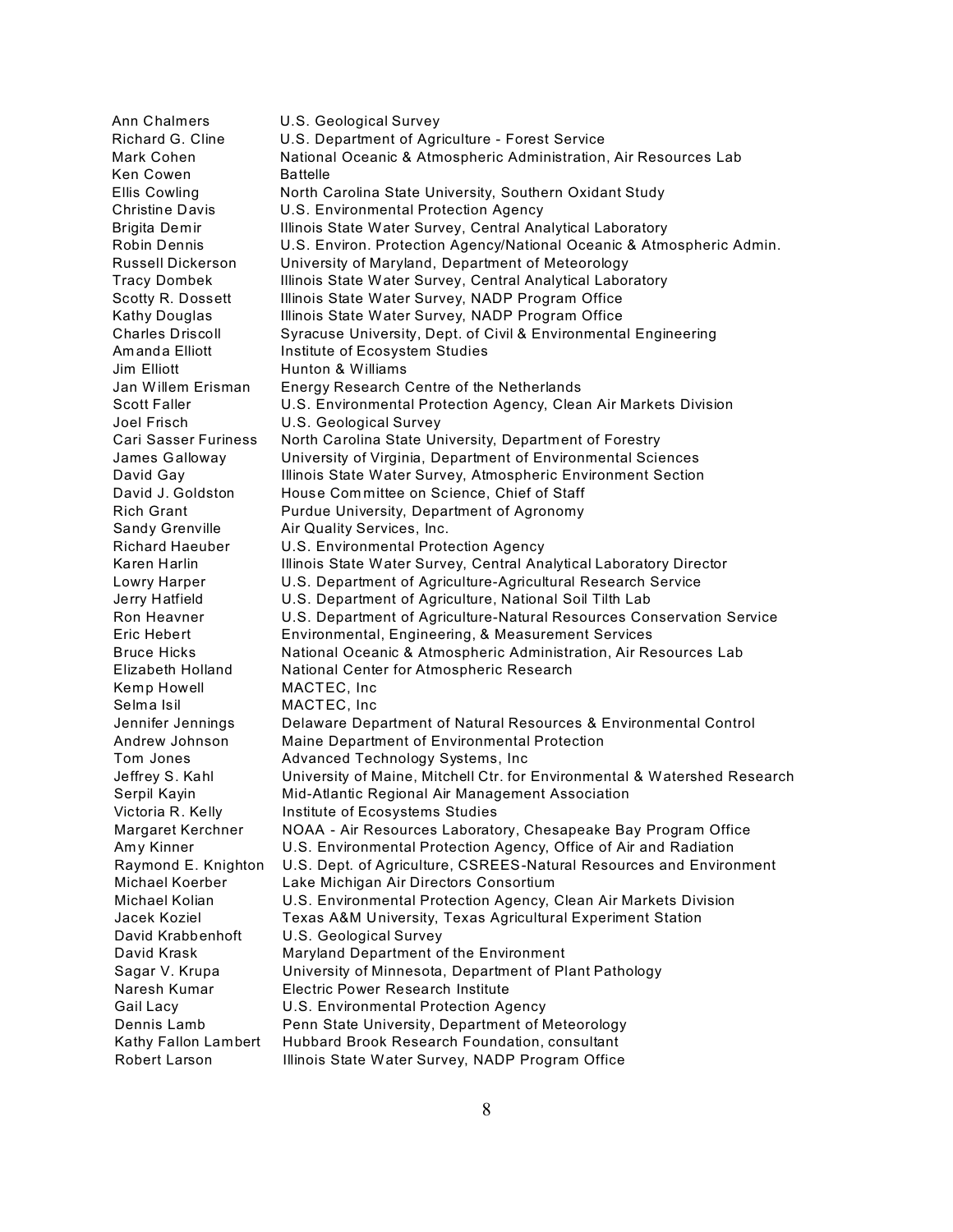Natalie Latysh U.S. Geological Survey Gary Lear U.S. Environmental Protection Agency, Clean Air Markets Division Christopher Lehmann Illinois State Water Survey, NADP Program Office Kirsi Longley Frontier Geosciences, Inc., MDN Analytical Laboratory (HAL) Winston T. Luke National Oceanic & Atmospheric Administration, Air Resources Lab Maris Lusis Meteorological Service of Canada James A. Lynch Penn State University, School of Forestry Dave MacTavish Environment Canada, Canadian Air & Precipitation Monitoring Network Tonnie Maniero National Park Service Jacqueline Mann University of Maryland, Department of Geology Lee Maull **Dynamac Corporation** Douglas G. McKinney U.S. Environmental Protection Agency Nicholas McMillan Frontier Geosciences, Inc., MDN Analytical Laboratory (HAL) Bernard Melewski The Adirondack Council Mark Mesarch University of Nebraska - Lincoln, School of Natural Resources Tilden Meyers National Oceanic & Atmospheric Administration, Air Resources Lab Paul J. Miller **Commission for Environmental Cooperation** Timothy L. Miller U.S. Geological Survey John Mimikakis House Com mittee on Science, Deputy Chief of Staff Tom Misselbrook Institute of Grassland and Environmental Research, UK Dave Mitchell San Joaquin Valley Air Pollution Control District Kristi Morris U.S. Fish and Wildlife Service Julio Mosquera Losada IMAG W ageningen University and Research Centre, Netherlands LaToya Myles National Oceanic & Atmospheric Administration, Air Resources Lab Mark Nilles **U.S. Geological Survey** Pamela Padgett U.S. Department of Agricultural - Forest Service, Riverside Forest Lab Hans Paerl University of North Carolina, Institute of Marine Sciences Elizabeth Pattey Agriculture & Agri-Food Canada Ralph Perron U.S. Department of Agricultural - Forest Service, Northeast Research Sta.<br>Richard Poirot Vermont Department of Environmental Conservation Vermont Department of Environmental Conservation Ellen Porter **National Park Service** Mark Powell U.S. Department of Agriculture - Agricultural Research Service Eric M. Prestbo Frontier Geosciences, Inc., MDN Analytical Laboratory (HAL) Karen Prestegaard University of Maryland, Department of Geology John D. Ray National Park Service - Air Resources Division Christina Richmond W est Virginia Department of Agriculture Martin Risch **U.S. Geological Survey** Chul-Un Ro Meteorological Service of Canada Wayne Robarge Morth Carolina State University, Department of Soil Science Bruce Rodger W isconsin Department of Natural Resources Christopher M. Rogers MACTEC, Inc. Tamara Saltman U.S. Environmental Protection Agency, Clean Air Markets Division Gary Saunders North Carolina Department of Environment & Natural Resources Karen Savidge University of Delaware, College of Marine Studies Rich Scheffe U.S. Environmental Protection Agency, Ofc. of Air Quality Planning & Stds Dundee Schettino Dionex Corporation David Schmeltz U.S. Environmental Protection Agency, Clean Air Markets Division Bill Schrock U.S. Environmental Protection Agency Donna Schwede U.S. Environ. Protection Agency/National Oceanic & Atmospheric Admin. Joseph R. Scudlark University of Delaware, College of Marine Studies Christine Shaver National Park Service John Sherwell Maryland Department of Natural Resources John P. Shimshock Advanced Technology Systems, Inc Michael Shore Environmental Defense